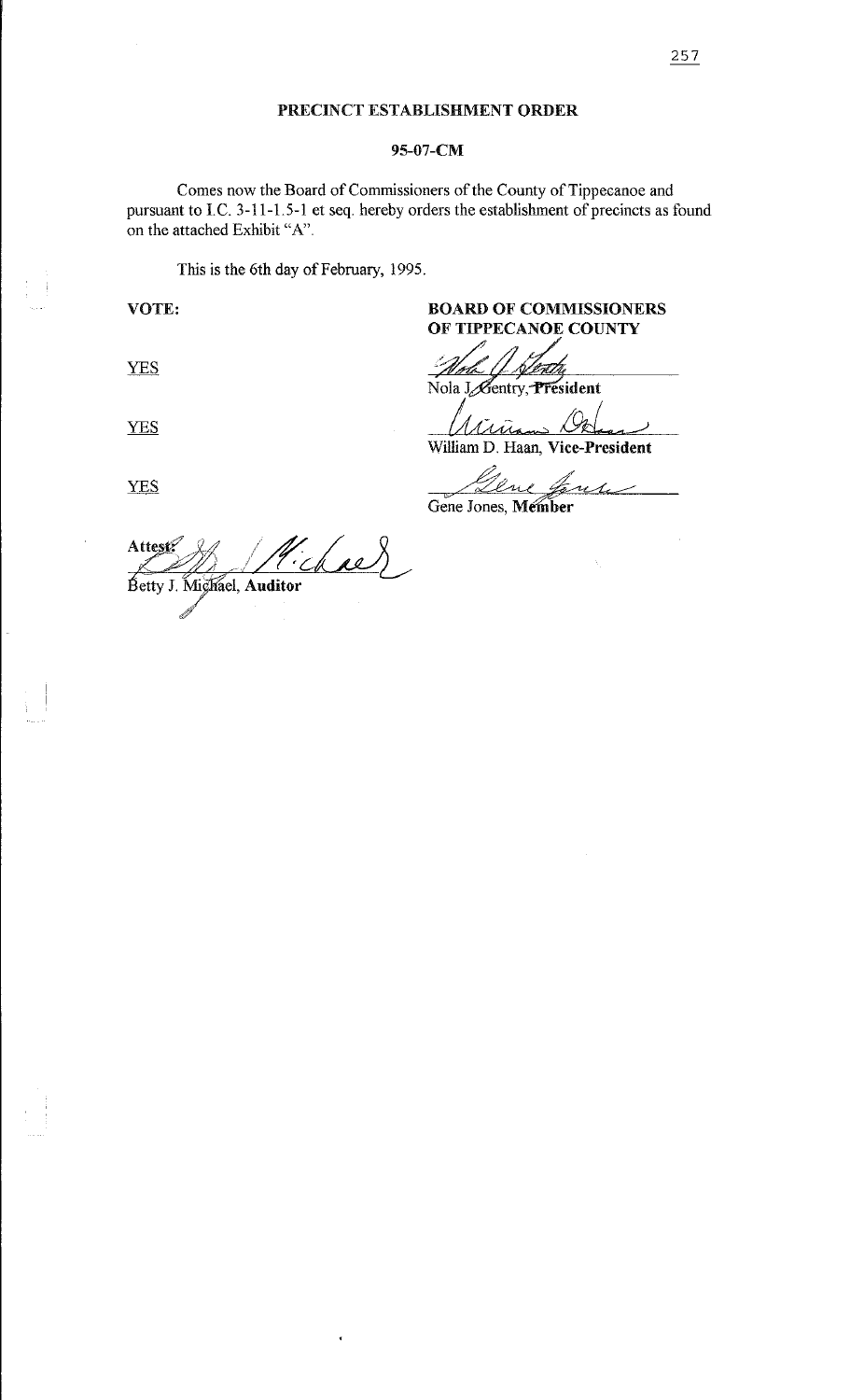# NOTICE OF VOTING PLACES

Notice is hereby given that the Board of Commissioners of the County of Tippecanoe of the State of Indiana has established voting places in several precincts of said Townships for the Primary Election to be held on Tuesday, May 2, 1995 as follows:

### FAIRFIELD TOWNSHIP

| 1 | Linwood School                                 | 1415 Ball St.        |
|---|------------------------------------------------|----------------------|
| 2 | <b>Washington School</b>                       | 1100 Elizabeth St.   |
| 3 | Fire Station #4                                | Wabash Ave.          |
| 4 | Wesleyan Fellowship Hall **                    | 21st & Monon         |
| 5 | St. Lawrence Gym                               | 1902 Meharry St.     |
| 6 | <b>Hanna Community Center</b>                  | 1201 N. 18th St.     |
| 7 | Fire Station # 3                               | <b>Five Points</b>   |
| 8 | Central Presbyterian Church                    | 31 N. 7th St.        |
|   | 9. Miller School                               | 700 S. 4th St.       |
|   | 10 Highland Christian School                   | 519 Owen St.         |
|   | 11 McAllister Comm. Center                     | 2351 N. 20th St.     |
|   | 12 Church of Christ                            | 2501 Elmwood         |
|   | 13 Sunnyside Jr. High School                   | 2500 Cason St.       |
|   | 14 Murdock School                              | 2100 Cason St.       |
|   | 15 Army Reserve Center                         | 1301 South St.       |
|   | 16 Church of the Brethren                      | 1107 S. 18th St.     |
|   | 17 Tippecanoe Co. Fairgrounds (Home Ec. Bldg.) | 1401 Teal Road       |
|   | 18 Central Catholic H. S.                      | 2410 S. 9th St.      |
|   | 19 Vinton Woods Club House                     | 3400 Cedar Lane      |
|   | 20 Green Acres Club House                      | 1386 Green Acres Dr. |
|   | 21 Jenks Rest Columbian Park                   | 19 Scott St.         |
|   | 22 Oakland School                              | 611 S. 21st St.      |
|   | 23 Kossuth St. Baptist Church                  | 2901 Kossuth St.     |
|   | 24. Fellowship Bible Church                    | 2111 State St.       |
|   | 25 Tippecanoe Co. Fairgrounds (Home Ec. Bldg.) | 1401 Teal St.        |
|   | 26 Community Reformed Church                   | 2501 S. 18th St.     |
|   | 27 Arrowhead Bowl (Banquet Room)               | 2737 Teal Rd.        |
|   | 33 Highland Christian School                   | 519 Owen St.         |
|   | 34 Lafayette Head Start Headquarters           | 3600 Eisenhower Rd.  |
|   | 35 Dimension Cable Service (Conference Rm)     | 325 S. Creasy Lane   |
|   |                                                |                      |

# WEA TOWNSHIP

| 2 Edgelea School                           | 2910 S. 18th St. |
|--------------------------------------------|------------------|
| 4 Miami School                             | 2401 Beck Lane   |
| 6 Bay Point Club House                     | 3331 Mystic Lane |
| 8 Brady Church of Christ                   | 2701 Brady Lane  |
| 10 Twyckenham Club House                   | 200 Quarry Dr.   |
| 12 Crestview United Brethern(sic) Church * | 400 Ortman Ln.   |
|                                            |                  |

## WABASH TOWNSHIP

| 1 Cumberland School                            | 600 Cumberland Ave.   |
|------------------------------------------------|-----------------------|
| 2 Christian Fellowship Bldg.                   | 2234 Indian Trail Dr. |
| 3 Happy Hollow School                          | 1200 N. Salisbury     |
| 4 St. Andrews Methodist Church (Back Ent)      | 333 Meridian St.      |
| 5 Morton Community Center                      | 222 N. Chauncey       |
| 6 West Lafayette Public Library (Moffett Rm) * | 208 W. Columbia St.   |
| 7 Morton Community Center (Rm 200)<br>*        | 222 N. Chauncey       |
| 8 Friendship House *                           | 1010 Cumberland Ave.  |
| 9 West Lafayette City Hall                     | 609 Navajo Dr.        |
| 10 St. Andrews Methodist Church                | 333 Meridian St.      |
| 11 West Lafayette Jr. & Sr. H.S. (Auditorium)  | Leslie & Grant        |
|                                                |                       |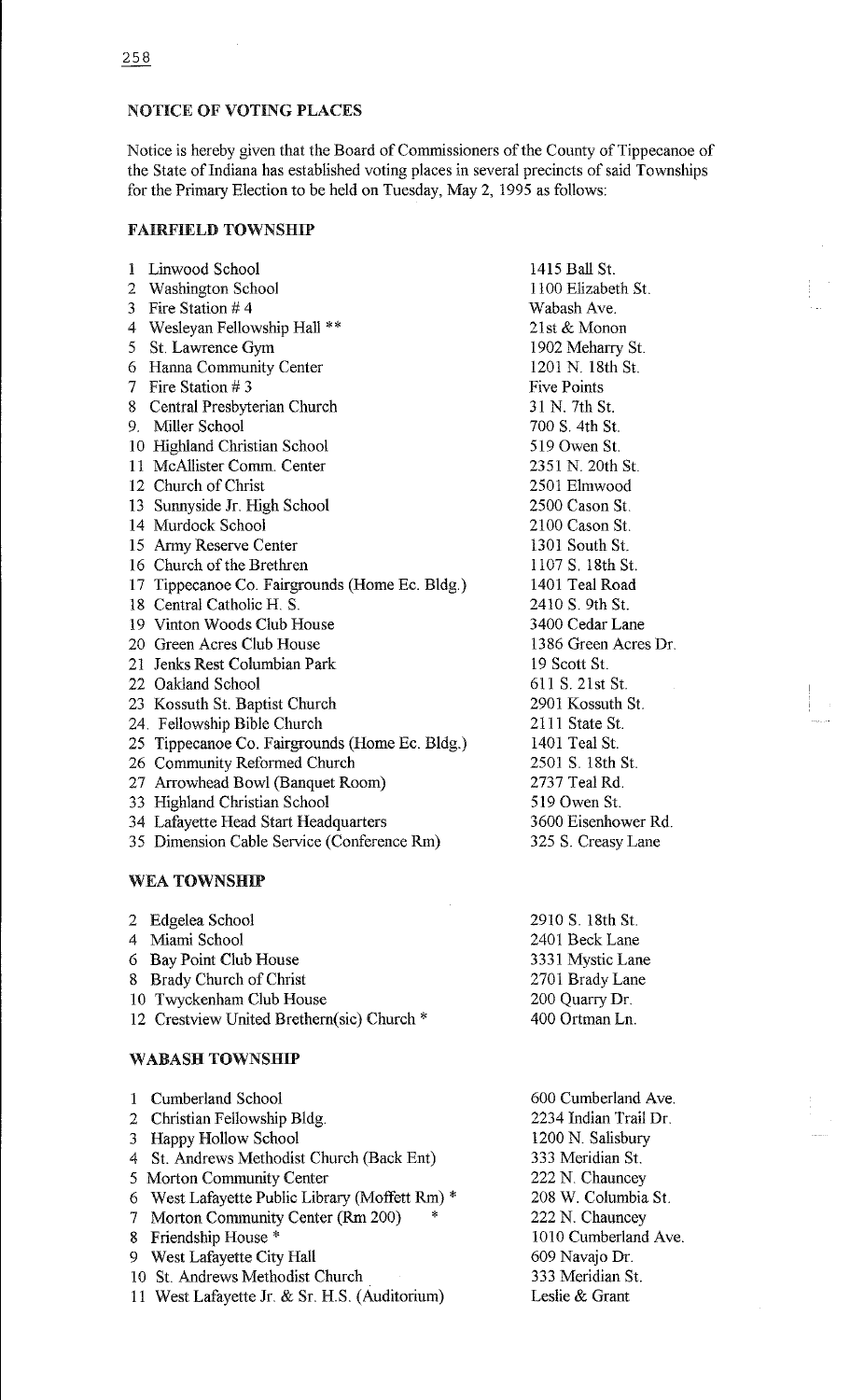12 Fire Station # I 13 Hawkins Grad House Activity Rm 16 Davis Manor 17 Family Inn Motel \* 19 Purdue Armory Room 102 A 27 Temple Israel \* 28 Salem Courthouse Apt (Clubhouse) \* 30 University Inn Northwestern Ave. Grant St. 1051 W. Cumberland Ave. 1920 Northwestern 3rd & University St. 620 Cumberland Ave. 3001 Courthouse Dr. 3001 Northwestern Ave.

\*PLEASE NOTE THE FOLLOWING PRECINCTS ARE NEW LOCATIONS THIS YEAR: Wea 12 Wabash 7,8,27, & 28 (As of 3\03\95 there is 1 registered voter in Wea 13) We are asking that person to vote absentee.

\*\* The Following Precincts are not accessible to Handicapped people: Fairfield 4 and Wabash 17. If you are a handicapped person and live in one of the above precincts, please contact the Co. Election Board at 423-9220.

IN WITNESS WHEREOF WE have hereunto set our hand and seal this 20th day of March, 1995.

#### BOARD OF COMMISSIONERS OF THE COUNTY OF TIPPECANOE

Nola Gentry, President William Haan 7 Gene Jones ATTEST: Betty Michel 'Auditor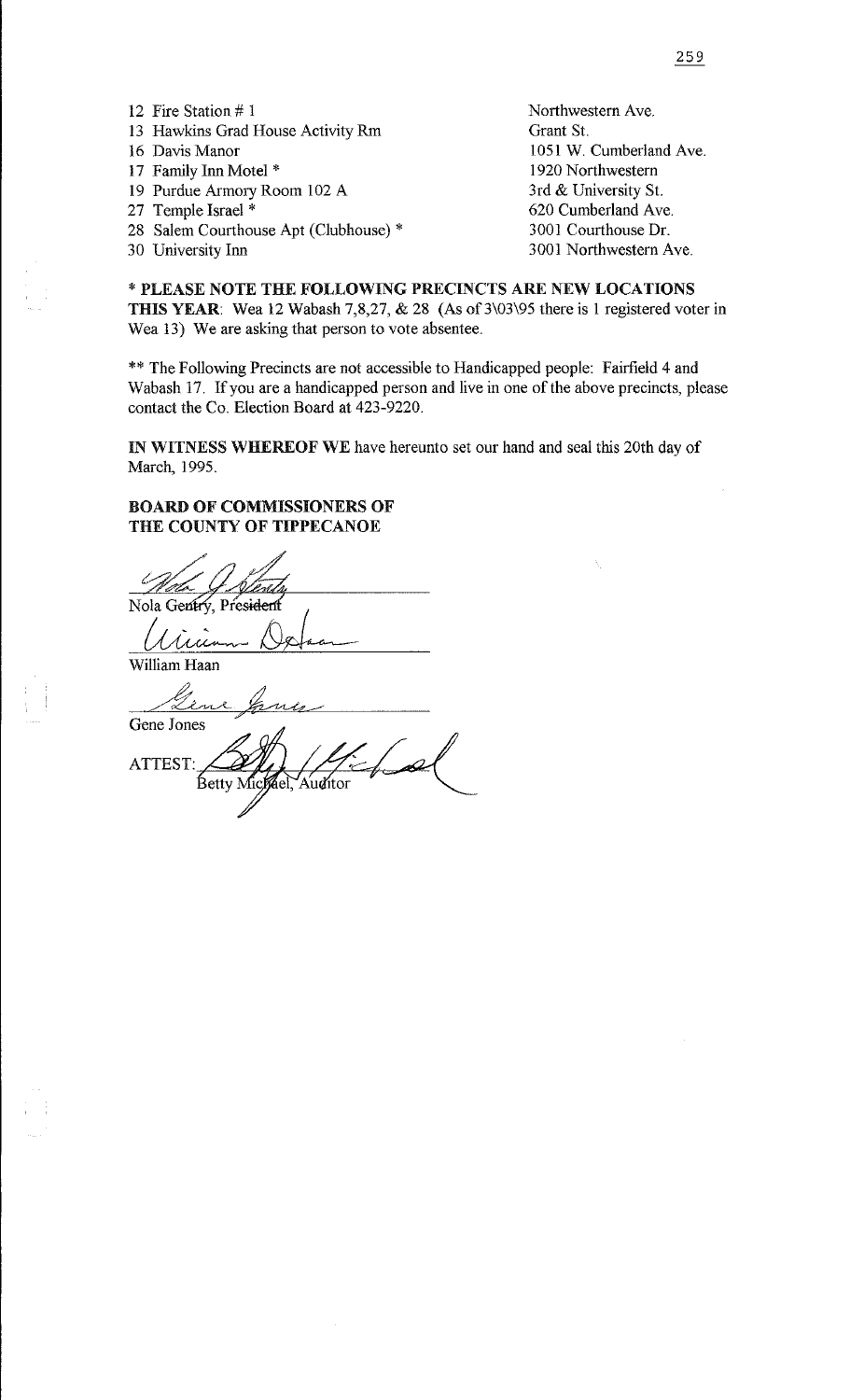# NOTICE OF VOTING PLACES (AMENDED)

Notice is hereby given that the Board of Commissioners of the County of Tippecanoe of the State of Indiana has established voting places in several precincts of said Townships for the Primary Election to be held on Tuesday, May 2, 1995 as follows:

#### FAIRFIELD TOWNSHIP

| $\mathbf{1}$ | Linwood School                                 | 1415 Ball St.        |
|--------------|------------------------------------------------|----------------------|
| 2            | <b>Washington School</b>                       | 1100 Elizabeth St.   |
| 3            | Fire Station $#4$                              | Wabash Ave.          |
| 4            | Wesleyan Fellowship Hall **                    | 21st & Monon         |
| 5            | St. Lawrence Gym                               | 1902 Meharry St.     |
| 6            | Hanna Community Center                         | 1201 N. 18th St.     |
| 7            | Fire Station $# 3$                             | <b>Five Points</b>   |
| 8            | Central Presbyterian Church                    | 31 N. 7th St.        |
|              | 9. Miller School                               | 700 S. 4th St.       |
|              | 10 Highland Christian School                   | 519 Owen St.         |
|              | 11 McAllister Comm. Center                     | 2351 N. 20th St.     |
|              | 12 Church of Christ                            | 2501 Elmwood         |
|              | 13 Sunnyside Jr. High School                   | 2500 Cason St.       |
|              | 14 Murdock School                              | 2100 Cason St.       |
|              | 15 Army Reserve Center                         | 1301 South St.       |
|              | 16 Church of the Brethren                      | 1107 S. 18th St.     |
| 17           | Tippecanoe Co. Fairgrounds (Home Ec. Bldg.)    | 1401 Teal Road       |
|              | 18 Central Catholic High School                | 2410 S. 9th St.      |
|              | 19 Vinton Woods Club House                     | 3400 Cedar Lane      |
|              | 20 Green Acres Club House                      | 1386 Green Acres Dr. |
|              | 21 Jenks Rest Columbian Park                   | 19 Scott St.         |
|              | 22 Oakland School                              | 611 S. 21st St.      |
|              | 23 Kossuth St. Baptist Church                  | 2901 Kossuth St.     |
|              | 24. Fellowship Bible Church                    | 2111 State St.       |
|              | 25 Tippecanoe Co. Fairgrounds (Home Ec. Bldg.) | 1401 Teal St.        |
|              | 26 Community Reformed Church                   | 2501 S. 18th St.     |
|              | 27 Arrowhead Bowl (Banquet Room)               | 2737 Teal Rd.        |
|              | 33 Highland Christian School                   | 519 Owen St.         |
|              | 34 Lafayette Head Start Headquarters           | 3600 Eisenhower Rd.  |
|              | 35 Dimension Cable Service (Conference Rm)     | 325 S. Creasy Lane   |
|              |                                                |                      |

### WEA TOWNSHIP

|                        | 2 Edgelea School                    | 2910 S. 18th St. |
|------------------------|-------------------------------------|------------------|
|                        | 4 Miami School                      | 2401 Beck Lane   |
|                        | 6 Bay Point Club House              | 3331 Mystic Lane |
|                        | 8 Brady Lane Church of Christ       | 2701 Brady Lane  |
|                        | 10 Twyckenham Club House            | 200 Quarry Dr.   |
|                        | 12 Crestview United Brethren Church | 400 Ortman Ln.   |
|                        | 13 Twyckenham Club House            | 3200 Quarry Dr.  |
|                        |                                     |                  |
| <b>WABASH TOWNSHIP</b> |                                     |                  |

| 1 Cumberland School                            | 600 Cumberland Ave.   |
|------------------------------------------------|-----------------------|
| 2 Christian Fellowship Bldg.                   | 2234 Indian Trail Dr. |
| 3 Happy Hollow School                          | 1200 N. Salisbury     |
| 4 St. Andrews Methodist Church (Back Entrance) | 333 Meridian St.      |
| 5 Morton Community Center                      | 222 N. Chauncey       |
| 6 West Lafayette Public Library (Moffett Rm) * | 208 W. Columbia St.   |
| 7 Morton Community Center (Rm 200)<br>∗        | 222 N. Chauncey       |
| 8 Friendship House *                           | 1010 Cumberland Ave.  |
| 9 West Lafayette City Hall                     | 609 Navajo Dr.        |
| 10 St. Andrews Methodist Church                | 333 Meridian St.      |
|                                                |                       |